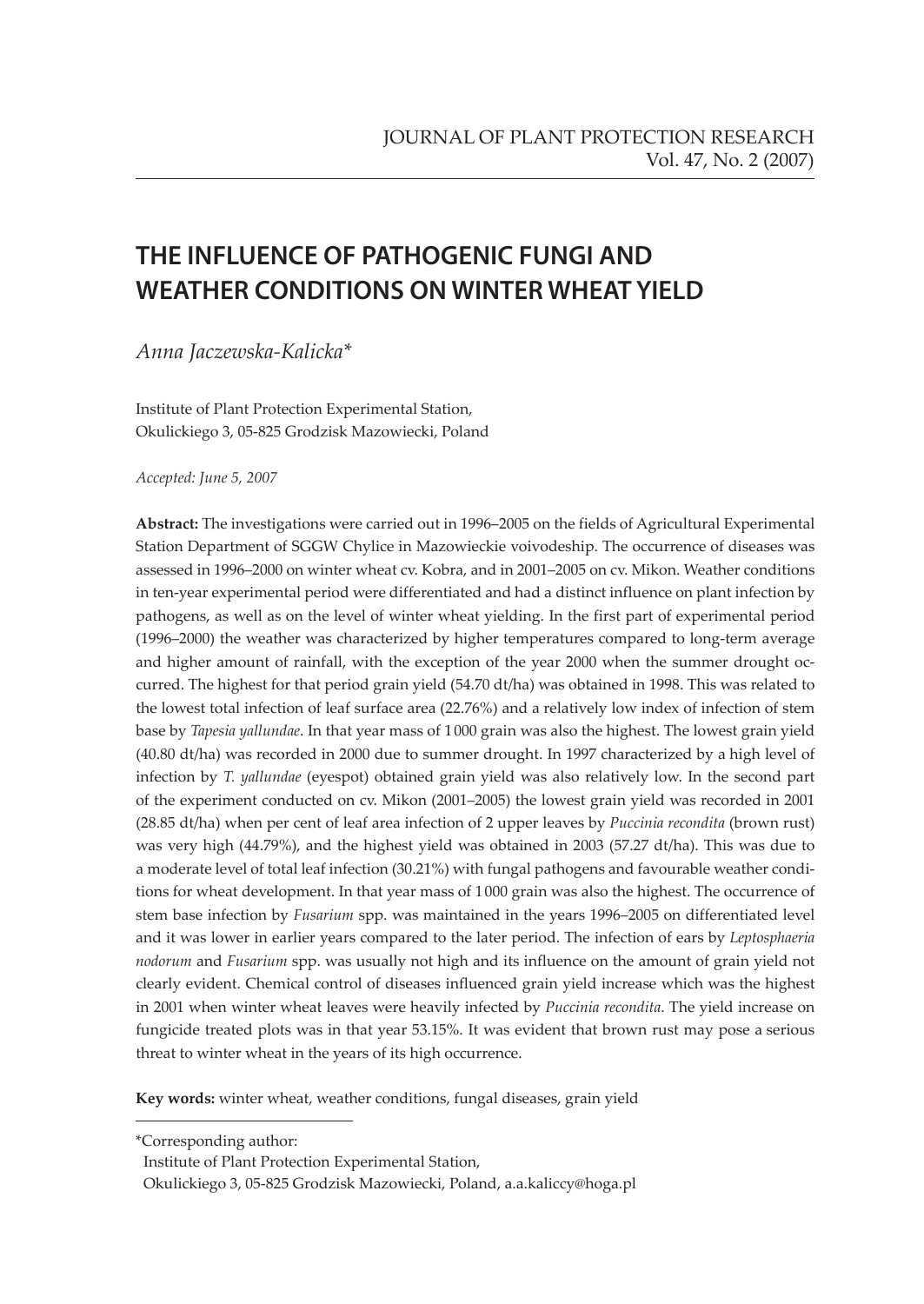#### **INTRODUCTION**

In the period of last 40 years (1961–2000) cultivation area of wheat in the world increased by around 5%, grain yield was higher by 117% and global production of grain increased by around 130%.

At the same time in Poland cultivation area of wheat increased by 63%, productiveness per ha by above 70% and total grain production by around 190%. The increase of grain yield at that time was possible owing to interdisciplinary achievements in the field of breeding of new varieties, progress in the application of mineral fertilizers as well as plant protection products, and also the possibilities of application of improved techniques in soil cultivation, efficient harvest, satisfactory grain cleaning and storage. At present in Poland cereals are cultivated on the area of over 8 million ha. Wheat occupies around 30% of this area and its average yield amounts to 40 dt/ha (Gąsiorowski 2004). Apart of the amount of yield particular attention is attributed to its quality. To obtain the yield of a good quality it is essential: choosing of a cultivar suitable for a given environment, type of soil indicated for wheat cultivation as well as an appropriate preceding crop. Mineral fertilization, optimal sowing rate and date, weed and lodging control, protection against diseases and conditions of harvest and storage are also important. In case of wheat production for milling purposes especially important is full protection against diseases assuring high quality of grain parameters (Podolska and Hołubowicz-Kliza 2005). The research work was conducted in the Experimental Station of Plant Protection Institute in Grodzisk Mazowiecki, on the fields of Agricultural Experimental Department of SGGW Chylice, Mazowieckie voivodeship. The aim of the study was to determine relationships between the occurrence and severity of fungal diseases on 2 varieties of winter wheat (Mikon and Kobra), environmental conditions, and the amount of grain yield as well as its quality.

#### **MATERIALS AND METHODS**

The experiments were performed using randomized block design in 4 replications on plots measuring  $25 \text{ m}^2$ , on winter wheat cv. Kobra (1996–2000) and cv. Mikon (2001–2005). The experiments comprised a continuation of a long-term study on the influence of different factors, mainly the severity of fungal diseases on the amount and quality of yield (Jaczewska-Kalicka 2002, 2004, 2005). Winter wheat was cultivated on black soils class III, after cereal preceding crops. Agricultural measures were carried out according to the conventional agricultural system. The source of infection with fungal pathogens was present in ambient environment. In order to provide protection against disease development 2 treatments with fungicides were performed: at growth stage of shooting (BBCH 30–31) and at growth stage of earing (BBCH 51–55). Fungicides with a broad spectrum of activity were used: triazoles, benzimidazoles, strobilurine, oxazolines and morpholines. Control treatment consisted of untreated with fungicides plots.

In each vegetative season the development of diseases on leaves, ears and stem bases was recorded at 2 assessment dates.

In the presented tables are given results obtained at the time of maximum disease development on examined organs. The assessment of leaf diseases was done at full earing (BBCH 55) and milky ripe (BBCH 75) stages. Per cent of infected flag and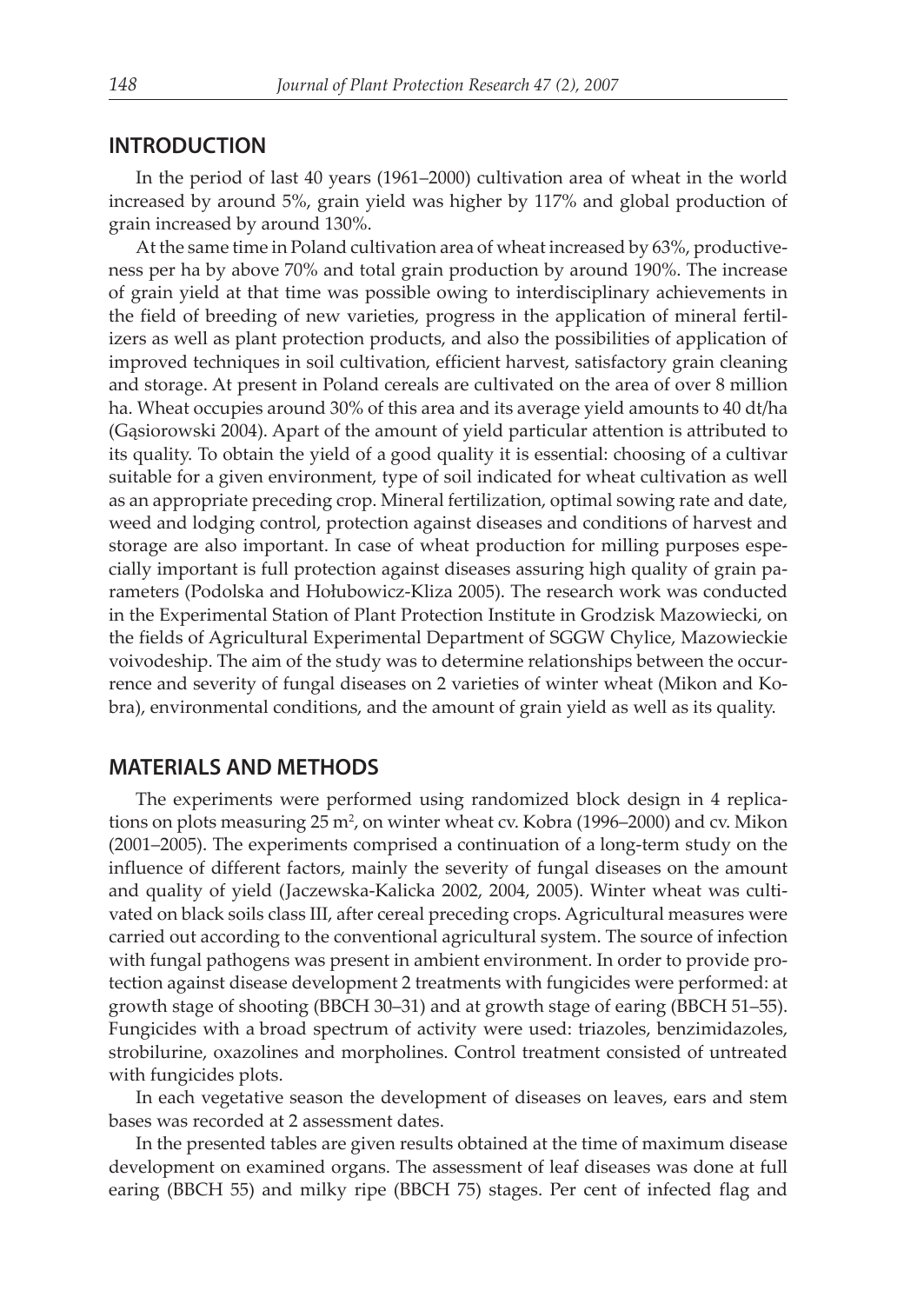second leaf area was recorded. Also per cent of ear area infection was assessed at the stage of milky ripe (BBCH 75). The healthiness of stem base was determined at full earing (BBCH 55) and full grain maturity (BBCH 92) using Scott and Hollins index (1974). The assessment of pathogens were based on the presence of typical disease symptoms and microscopic examination of experimental material. After harvest with plot combine values of grain yield from each plot were converted to dt/ha and 15% of moisture. Description of weather conditions was based on data obtained from the local meteorological station Ekomet. Obtained results were analysed using analysis of variance and significance of differences was verified by T-Student test.

### **RESULTS AND DISCUSSION**

In the period of investigations carried out on winter wheat cv. Kobra (1996–2000), in the vegetative seasons 1995/1996–1998/1999 were characterized by rainfall considerably exceeding long-term yearly norm (519.0 mm). The exception was the vegetative season 1999/2000 which was similar to the normal, however it was dry at the end of the season. In total, for the whole experimental period the amount of rainfall was higher by 16% compared to long-term average, and in the months April–July by 28.5%. Air temperatures in this period were quite differentiated. The season 1995/1996 was the coolest because of the winter which lasted 4 months. Average air temperature  $(7.3^{\circ}C)$  was lower compared to long-term average  $(8.0^{\circ}C)$ . In the next vegetative season (1996/1997) frosts occurred in December and January; the remaining winter periods were milder. In the spring–summer period (April–July) of the years 1996–2000 air temperatures exceeded long-term average (Tables 1, 3, 5).

|           | Average temperature $[°C]$ |           |           |           |           |           |  |  |
|-----------|----------------------------|-----------|-----------|-----------|-----------|-----------|--|--|
| Month     | 1971-2000<br>mean          | 1995/1996 | 1996/1997 | 1997/1998 | 1998/1999 | 1999/2000 |  |  |
| September | 13.0                       | 13.9      | 10.6      | 14.2      | 14.4      | 17.1      |  |  |
| October   | 8.1                        | 11.2      | 9.9       | 7.0       | 9.5       | 8.8       |  |  |
| November  | 2.8                        | 0.1       | 6.7       | 3.6       | $-1.7$    | 1.3       |  |  |
| December  | $-0.4$                     | $-5.0$    | $-4.7$    | 0.8       | $-2.5$    | 1.1       |  |  |
| January   | $-2.2$                     | $-5.4$    | $-4.7$    | 1.3       | 0.9       | $-1.5$    |  |  |
| February  | $-1.2$                     | $-4.7$    | 2.3       | 3.9       | $-1.2$    | 2.4       |  |  |
| March     | 2.6                        | $-1.0$    | 3.5       | 2.4       | 3.5       | 3.2       |  |  |
| April     | 7.9                        | 9.4       | 6.1       | 11.0      | 9.8       | 11.8      |  |  |
| May       | 13.7                       | 15.3      | 15.0      | 16.4      | 12.2      | 15.1      |  |  |
| June      | 16.5                       | 17.9      | 18.3      | 18.6      | 17.8      | 17.8      |  |  |
| July      | 18.1                       | 17.0      | 19.0      | 18.0      | 19.6      | 16.0      |  |  |
| August    | 17.7                       | 19.1      | 20.1      | 17.6      | 18.0      | 16.9      |  |  |
| Mean      | 8.0                        | 7.3       | 8.5       | 9.6       | 8.4       | 9.2       |  |  |

Table 1. Temperature at the RZD SGGW Chylice from 1995/1996 to 1999/2000 cropping seasons compared with long-term averages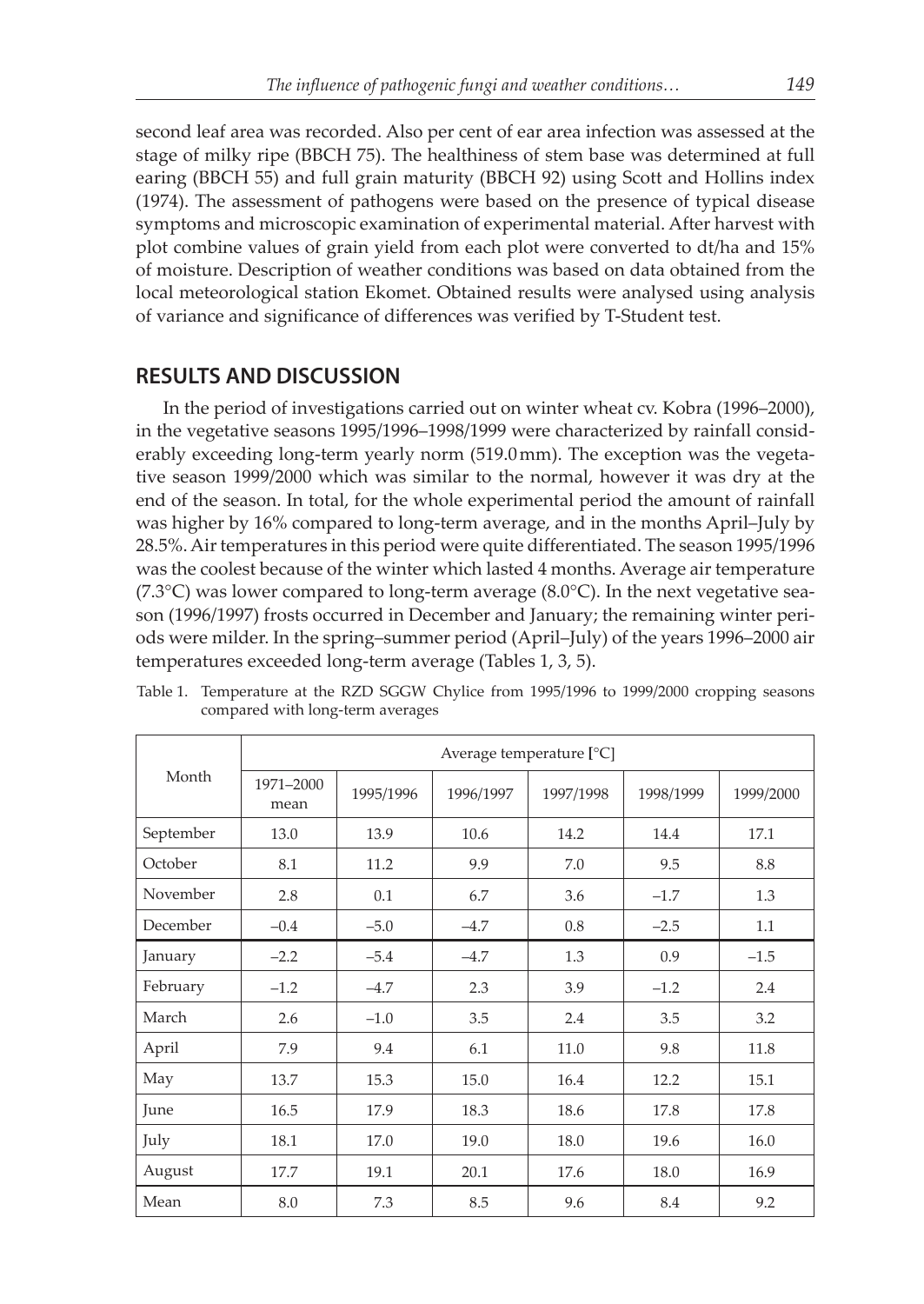|           | Average temperature $[°C]$ |           |           |           |           |           |  |
|-----------|----------------------------|-----------|-----------|-----------|-----------|-----------|--|
| Month     | 1971-2000<br>mean          | 2000/2001 | 2001/2002 | 2002/2003 | 2003/2004 | 2004/2005 |  |
| September | 13.0                       | 9.9       | 12.0      | 13.3      | 13.3      | 12.4      |  |
| October   | 8.1                        | 9.2       | 11.3      | 6.5       | 6.2       | 9.6       |  |
| November  | 2.8                        | 4.1       | 2.7       | 4.5       | 4.9       | 3.3       |  |
| December  | $-0.4$                     | 1.4       | $-4.0$    | $-6.2$    | 1.3       | 1.7       |  |
| January   | $-2.2$                     | $-0.7$    | $-1.2$    | $-6.0$    | $-5.5$    | 0.7       |  |
| February  | $-1.2$                     | $-0.8$    | 3.9       | $-4.7$    | 0.5       | $-2.9$    |  |
| March     | 2.6                        | 1.7       | 4.9       | 0.9       | 3.4       | 0.0       |  |
| April     | 7.9                        | 3.1       | 8.5       | 6.6       | 8.9       | 8.9       |  |
| May       | 13.7                       | 11.5      | 17.4      | 15.4      | 11.8      | 13.2      |  |
| June      | 16.5                       | 11.9      | 17.3      | 17.5      | 15.6      | 17.7      |  |
| July      | 18.1                       | 18.4      | 20.3      | 19.5      | 17.3      | 19.7      |  |
| August    | 17.7                       | 19.0      | 20.1      | 17.6      | 17.5      | 16.9      |  |
| Mean      | 8.0                        | 7.4       | 9.4       | 7.1       | 7.9       | 9.3       |  |

Table 2. Temperature at the RZD SGGW Chylice from 2000/2001 to 2004/2005 cropping seasons compared with long – term averages

Table 3. Rainfall at the RZD SGGW Chylice from 1995/1996 to 1999/2000 cropping seasons compared with long – term averages

|           | Total rainfall [mm] |           |           |           |           |           |  |  |
|-----------|---------------------|-----------|-----------|-----------|-----------|-----------|--|--|
| Month     | 1971-2000<br>mean   | 1995/1996 | 1996/1997 | 1997/1998 | 1998/1999 | 1999/2000 |  |  |
| September | 48.9                | 195.0     | 95.6      | 15.4      | 8.5       | 34.6      |  |  |
| October   | 38.2                | 17.6      | 41.0      | 62.0      | 62.3      | 44.2      |  |  |
| November  | 36.5                | 23.3      | 32.8      | 89.6      | 33.7      | 14.0      |  |  |
| December  | 34.5                | 24.1      | 15.4      | 30.1      | 37.5      | 27.4      |  |  |
| January   | 22.1                | 12.5      | 3.1       | 25.3      | 20.6      | 26.1      |  |  |
| February  | 22.0                | 0.0       | 29.3      | 51.5      | 22.7      | 34.1      |  |  |
| March     | 28.1                | 12.1      | 24.7      | 37.9      | 17.8      | 53.1      |  |  |
| April     | 34.7                | 22.8      | 32.7      | 74.1      | 74.6      | 11.5      |  |  |
| May       | 50.7                | 90.1      | 86.1      | 48.1      | 67.4      | 12.9      |  |  |
| June      | 41.2                | 48.4      | 73.6      | 114.2     | 160.8     | 9.2       |  |  |
| July      | 73.2                | 100.4     | 155.7     | 90.4      | 33.5      | 160.1     |  |  |
| August    | 58.9                | 97.3      | 24.1      | 44.1      | 37.7      | 55.0      |  |  |
| Total     | 519.0               | 643.6     | 614.3     | 682.8     | 577.1     | 492.2     |  |  |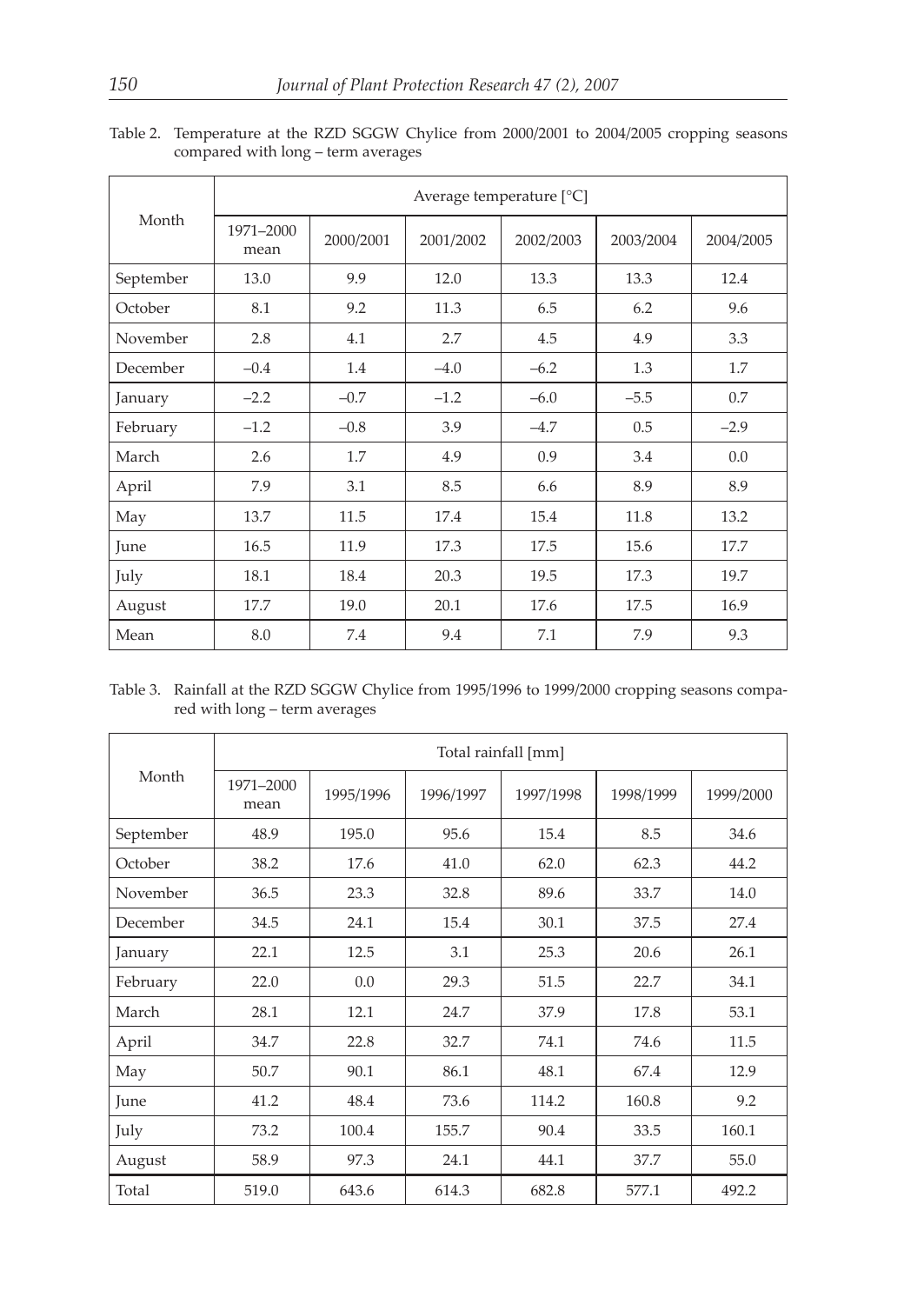In the next stage of investigations conducted on winter wheat cv. Mikon in the vegetative seasons 2000/2001 to 2004/2005 the amount of rainfall was closer to the norm. The vegetative season 2000/2001 could be regarded as normal, but in the period from April to July it was moist, the season 2001/2002 was normal, however dry at the end of vegetation, the season 2002/2003 was normal with a slight deficit of rainfall in the months April–July, the season 2003/2004 was moist but normal at the end of vegetation, and the season 2004/2005 was normal with rainfall difficiency from April to July. In total, for the whole five-year period of investigations the sum of rainfall was higher by 5.5% as compared to long-term average, and from April to July it was maintained within the norm with a tendency of rainfall deficit. The average air temperature for the whole vegetative periods was lower compared to long-term average in the seasons 2000/2001, 2002/2003 (long and a relatively heavy winter) and the season 2003/2004 and it amounted to 7.4°C, 7.1°C and 7.9°C, respectively. The temperature in the spring-summer period was lower compared to long-term average in the years 2001 and 2004, and higher than long-term average in the years 2002, 2003 and 2005 (Tables 2, 4, 5).

|           | Total rainfall [mm] |           |           |           |           |           |  |  |
|-----------|---------------------|-----------|-----------|-----------|-----------|-----------|--|--|
| Month     | 1971-2000<br>mean   | 2000/2001 | 2001/2002 | 2002/2003 | 2003/2004 | 2004/2005 |  |  |
| September | 48.9                | 45.6      | 70.5      | 77.8      | 39.1      | 21.2      |  |  |
| October   | 38.2                | 7.1       | 29.7      | 72.8      | 76.1      | 40.3      |  |  |
| November  | 36.5                | 55.4      | 34.8      | 38.9      | 30.0      | 54.8      |  |  |
| December  | 34.5                | 41.5      | 28.9      | 11.0      | 50.1      | 21.5      |  |  |
| January   | 22.1                | 22.6      | 26.8      | 26.4      | 42.2      | 33.1      |  |  |
| February  | 22.0                | 25.7      | 71.5      | 15.7      | 65.0      | 42.4      |  |  |
| March     | 28.1                | 28.2      | 42.2      | 17.3      | 42.6      | 49.0      |  |  |
| April     | 34.7                | 92.5      | 11.1      | 32.5      | 78.7      | 23.7      |  |  |
| May       | 50.7                | 21.6      | 66.4      | 70.9      | 38.8      | 56.6      |  |  |
| June      | 41.2                | 64.3      | 71.7      | 47.3      | 69.5      | 39.6      |  |  |
| July      | 73.2                | 104.3     | 43.0      | 68.1      | 55.2      | 102.4     |  |  |
| August    | 58.9                | 27.1      | 40.4      | 45.0      | 40.8      | 27.9      |  |  |
| Total     | 519.0               | 535.9     | 537.0     | 523.9     | 628.1     | 512.5     |  |  |

Table 4. Rainfall at the RZD SGGW Chylice from 2000/2001 to 2004/2005 cropping seasons compared with long-term averages

The varieties Kobra and Mikon belong to the group B (bread wheat) and differ in susceptibility to occurring pathogens. Environmental and climatic conditions have a significant influence on plant condition and the amount and quality of obtained yield. Their effects are closely related to the development of diseases, the level of which reflects direct dependence on weather. In other words, although the amount of rainfall, its distribution in time and temperatures are essential for maintaining plants in a good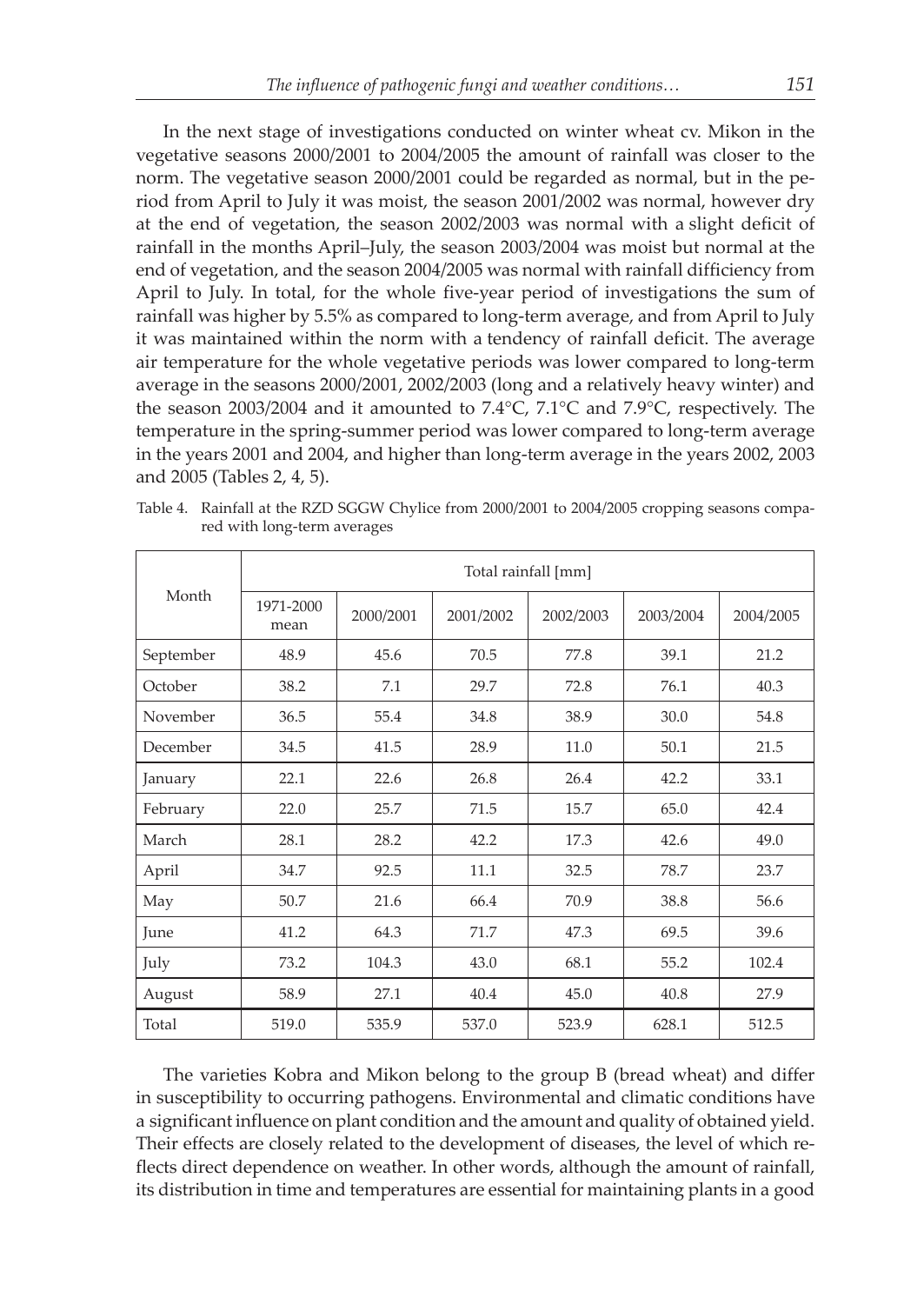condition, intensity of infection by pathogens affects independently and considerably occurring losses by lowering potential grain yield. Thus the analysis of the influence of weather conditions on grain yield was based on its effect on plant healthiness.

| Year                           |       | Total rainfall | Rainfall April-July |       |  |
|--------------------------------|-------|----------------|---------------------|-------|--|
|                                | [mm]  | [%]            | [mm]                | [%]   |  |
| 1995/1996                      | 643.6 | 124.0          | 261.7               | 113.9 |  |
| 1996/1997                      | 614.3 | 118.4          | 348.1               | 151.5 |  |
| 1997/1998                      | 682.8 | 131.6          | 326.9               | 142.3 |  |
| 1998/1999                      | 577.1 | 111.2          | 336.3               | 146.3 |  |
| 1999/2000                      | 492.2 | 94.8           | 203.7               | 88.6  |  |
| 2000/2001                      | 535.9 | 103.3          | 282.7               | 123.1 |  |
| 2001/2002                      | 537.0 | 103.5          | 192.2               | 83.6  |  |
| 2002/2003                      | 523.9 | 100.9          | 218.8               | 95.2  |  |
| 2003/2004                      | 628.1 | 121.0          | 242.2               | 105.4 |  |
| 2004/2005                      | 512.5 | 98.6           | 222.3               | 96.7  |  |
| Long-term Average<br>1971-2000 | 519.0 | 100.0          | 229.8               | 100.0 |  |

Table 5. Rainfall at the RZD SGGW Chylice from 1995/1996–2004/2005 compared with long-term average

In the period of investigations conducted on winter wheat cv. Kobra (1996–2000) at the milky ripe stage (BBCH 75) a recorded level of leaf blade area infection by *Septoria* spp. was in average 15.36% (10.52–18.07%). Every year also powdery mildew (*Blumeria graminis*) was present on leaves at the average level of 8.87% of leaf area infection (4.04–14.79%). Brown rust (*Puccinia recondita*) occurred twice in this fiveyear period at a moderate severity. In the years 1996 and 2000 the infection level of leaf blades amounted to 14.99% and 19.24%, respectively. The level of infection by *Pyrenophora tritici*-*repentis*, a causal agent of tan leaf spot, was in average 6.53%. Total infection of leaf area (cv. Kobra) of untreated with fungicides plants was the lowest in 1998 (22.94%) and the highest in 2000 (48.70%).

On winter wheat cv. Mikon (2001–2005) a dominant disease was brown rust. The pathogen (*P. recondita*) appeared every year at varying severity, infecting in average 17.59% of leaf area (0.25–44.79%). Septoria leaf blotch occurred every year, mean leaf area infection amounted to 10.89% (5.64–14.32%). Tan leaf spot was also found every year, mean leaf area infection was 4.91% (2.37–7.34%). Each year but at a lower severity powdery mildew occurred. Mean leaf area infection amounted to 3–4%. The exception was the year 2004 when infection exceeded 7.5% of leaf blade area. In total, in the years of frequent occurrence of brown rust, the infection of cv. Mikon by pathogens was high: 64.32% in 2001 and 59.01% in 2002. However in 2003–2005 when the occurrence of brown rust was very low, total infection of leaf area was much lower and amounted to 24.21%, 19.30% and 20.91%, respectively (Table 6).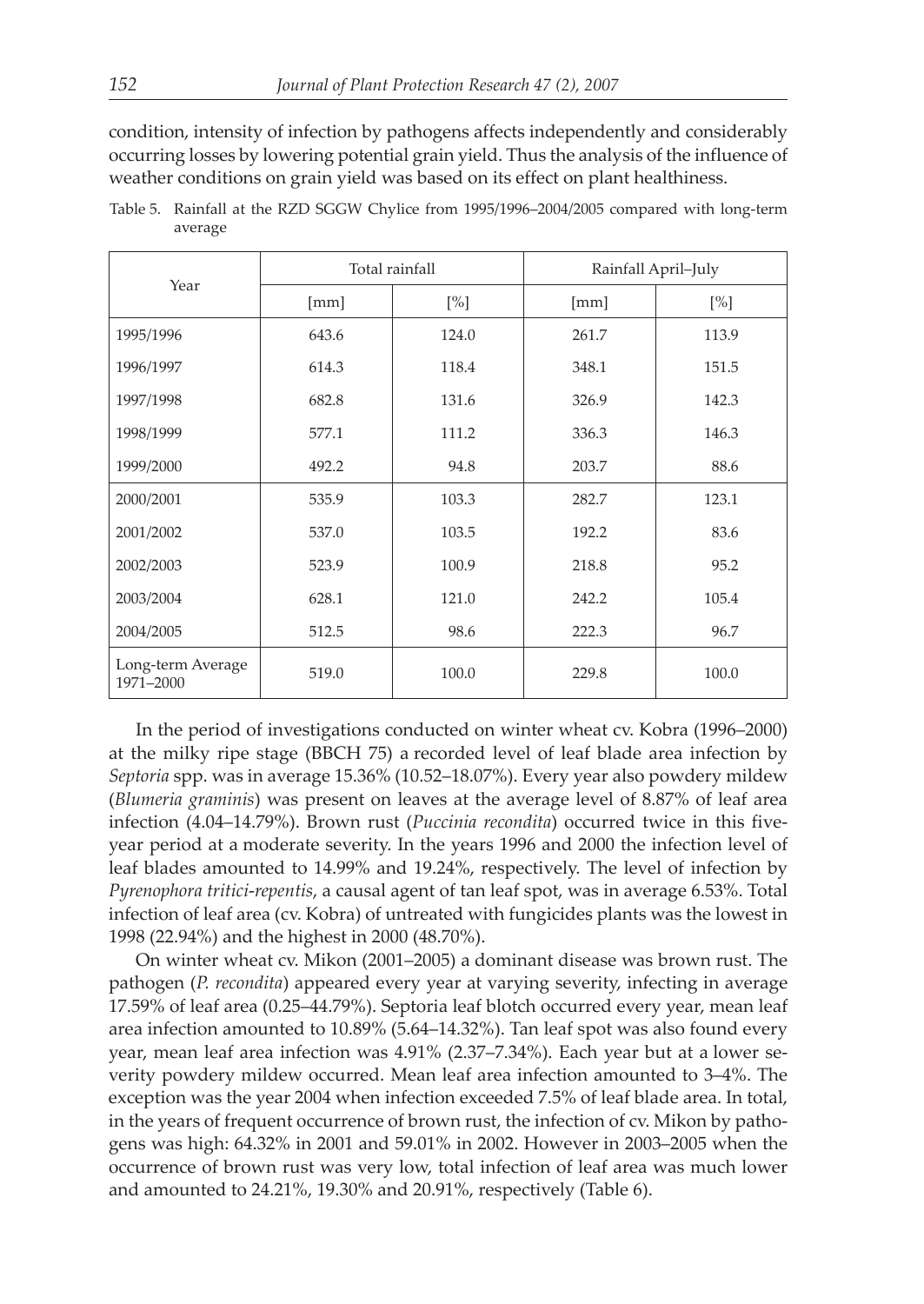|      |                                             | Mean % of infected surface of 2 upper leaves $(L_1 + L_2)$<br>at BBCH 75 |                               |                               |                                  |  |  |
|------|---------------------------------------------|--------------------------------------------------------------------------|-------------------------------|-------------------------------|----------------------------------|--|--|
| Year | Objects                                     | Blumeria<br>graminis                                                     | Puccinia<br>recondita         | Septoria<br>spp.              | Pyrenophora<br>tritici-repentis. |  |  |
| 1996 | F<br>K<br>LSD(0.05)                         | $2.78$ abc<br>14.79 d<br>0.96                                            | $2.52$ abc<br>14.99 d<br>1.24 | 5.24 abc<br>14.66 d<br>0.90   | 0.00<br>0.00                     |  |  |
| 1997 | $\mathbf F$<br>K<br>LSD(0.05)               | $0.82$ abc<br>9.23d<br>0.36                                              | 0.00<br>0.00                  | 3.01 abc<br>17.29 d<br>1.34   | $0.71$ abc<br>8.54 d<br>0.81     |  |  |
| 1998 | $\boldsymbol{\mathrm{F}}$<br>K<br>LSD(0.05) | 0.31a<br>8.75 b<br>0.80                                                  | 0.00<br>0.00                  | $0.40$ ab<br>10.52 с<br>0.56  | $0.75$ abc<br>3.27 d<br>0.58     |  |  |
| 1999 | $\mathbf F$<br>К<br>LSD(0.05)               | $0.73$ abc<br>7.56 d<br>1.47                                             | 0.00<br>0.00                  | $4.05$ abc<br>18.07 d<br>1.79 | $1.92$ a-d<br>11.71 e<br>1.04    |  |  |
| 2000 | $\mathbf{F}$                                | $0.35$ abc                                                               | 0.26a                         | 3.25 abc                      | $0.78$ abc                       |  |  |
|      | K                                           | 4.04d                                                                    | 19.24 b                       | 16.29 d                       | 9.13 d                           |  |  |
|      | LSD(0.05)                                   | 0.25                                                                     | 2.88                          | 1.18                          | 0.76                             |  |  |
| 2001 | $\boldsymbol{\mathrm{F}}$                   | 0.36 abc                                                                 | $0.89$ ab                     | $1.34$ a-d                    | $1.02$ abc                       |  |  |
|      | K                                           | 3.45 d                                                                   | 44.79 с                       | 10.32 с                       | 5.76 d                           |  |  |
|      | LSD(0.05)                                   | 0.37                                                                     | 2.13                          | 0.83                          | 0.44                             |  |  |
| 2002 | F                                           | $0.26$ abc                                                               | $0.94$ ab                     | $0.43$ ab                     | 0.05a                            |  |  |
|      | K                                           | 3.38 d                                                                   | 37.13 с                       | 14.32 с                       | 4.18 b                           |  |  |
|      | LSD(0.05)                                   | 0.29                                                                     | 1.41                          | 0.62                          | 0.46                             |  |  |
| 2003 | F                                           | 0.12a                                                                    | 0.00a                         | 1.10 ab                       | 0.38a                            |  |  |
|      | K                                           | 3.29 b                                                                   | 2.09 <sub>b</sub>             | 13.89 с                       | 4.94 b                           |  |  |
|      | LSD(0.05)                                   | 0.49                                                                     | 0.73                          | 1.35                          | 0.65                             |  |  |
| 2004 | F                                           | 0.00a                                                                    | 0.00a                         | $0.57$ abc                    | $0.10$ ab                        |  |  |
|      | K                                           | 7.57 b                                                                   | 3.72 b                        | 5.64 d                        | 2.37 с                           |  |  |
|      | LSD(0.05)                                   | 0.17                                                                     | 0.16                          | 0.12                          | 0.65                             |  |  |
| 2005 | F                                           | $0.29$ ab                                                                | 0.00a                         | 1.67 ab                       | 0.06a                            |  |  |
|      | K                                           | 3.00c                                                                    | 0.25 <sub>b</sub>             | 10.32 с                       | 7.34 b                           |  |  |
|      | LSD(0.05)                                   | 0.30                                                                     | 0.02                          | 1.21                          | 0.46                             |  |  |

Table 6. Fungal diseases occurring on winter wheat leaves of cv. Kobra in 1996–2000 and Mikon in 2001–2005

F – fungicides, K – untreated, BBCH – 75 – milky ripe stage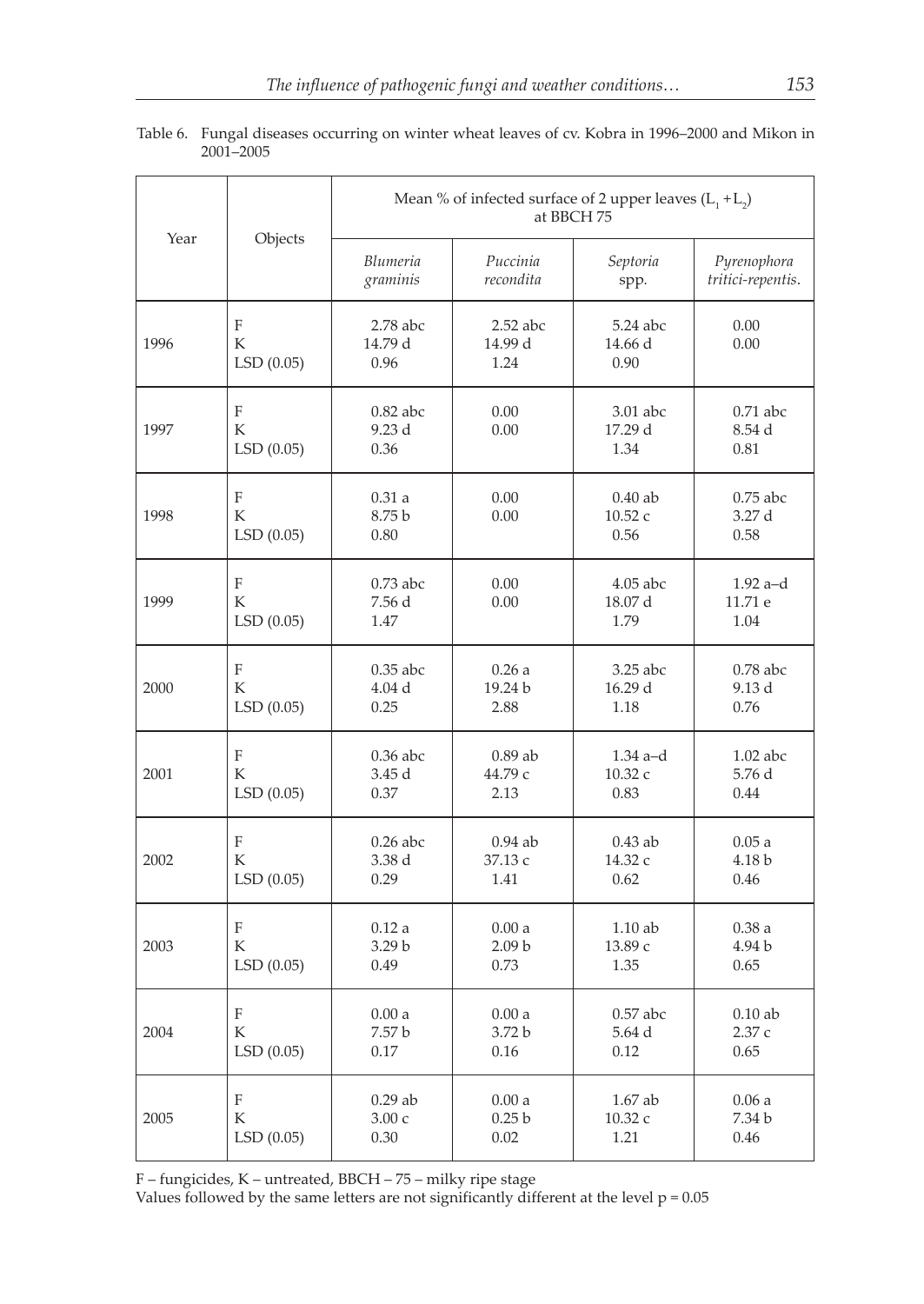On the ears of winter wheat cv. Kobra (1996–2000) at the stage of full maturity (BBCH 92) the fungus *Leptosphaeria nodorum* causing glume blotch was present every year. With the exception of 1997 it was the dominant pathogen. Mean infection of ear area amounted to 9.57% (2.72–19.67%). Powdery mildew occurred every year at varying intensity, infecting from 10.57% of ear area and being the main pathogen in 1997, to 0.69% of ear area in a dry year 2000. Mean recorded infection was 5.21%. Fungi from the genus *Fusarium* occurred at low severity, infecting in average 0.39% of ear area. At the end of vegetative season *Altenaria* and *Cladosporium* fungi appeared on ears. In 1998–2000 they colonized 6.87–25.69% of ear surface.

Ears of winter wheat cv. Mikon (2001–2005), alike those of cv. Kobra were infected at the stage of full maturity (BBCH 95) in the highest degree by *L. nodorum*. The disease was most severe in 2001 and amounted to 23.78% of ear area infection. In 2005 the degree of infection was the lowest and amounted to 4.85% of ear area. The average value for those 5 years of investigation was 10.73%. A second important disease was Fusarium head blight which occurred at different severity, infecting in average 2.47% of ear area, from 0.12% in 2003 to 4.27% in 2001. The infection of winter wheat cv. Mikon was higher compared to cv. Kobra. The ability of toxin production by *Fusarium* spp. which are harmful to human and animals creates the necessity of their efficient control in order to obtain healthy grain of a high quality (Korbas 2006). Powdery mildew occurred every year in five-year period of investigations. Mean ear area infection was 2.16%, from 5.25% in 2001 to 0.59% in 2003. In favourable conditions prior to the harvest, especially at high humidity level, sooty moulds may strongly develop. High severity of ear area colonization by these fungi was noted in 2001 and 2004, 29.43% and 26.85%, respectively. In the years 2002 and 2005 the disease was not observed (Table 7).

At the stage of full maturity (BBCH 92) stem bases of cv. Kobra (1997–2000) were infected by eyespot pathogen (*Tapesia yallundae*). This pathogen occurred at a higher severity in 1997 with infection index of 26.00, and 1999 with infection index of 29.00. For the whole experimental period average infection index was represented by the value of 13.23. Brown foot rot caused by *Fusarium* spp. occurred in this experimental period on 23.60% of stem bases. A relatively high occurrence was recorded in 1998 (37.00% of infected stem bases) and in 1999 (34.00% of infected stem bases). Sharp eyespot caused by *Rhizoctonia* spp. was noted almost each year at low severity. This disease seems to be at present of minor importance.

Winter wheat cv. Mikon (2001–2005) was also infected by stem base pathogens. Eyespot (*T*. *yallundae*) occurred every year. The highest severity expressed as infection index (29.00) was stated in 2004, and the lowest (4.67) in 2003. In average, infection index for this experimental period was 14.93. Brown foot rot occurred frequently. In the 5-year experimental period mean per cent of infected stem bases amounted to 42.40% and ranged from 54.00% in 2001 to 32.00% in 2004. At lower severity occurred sharp eyespot (*Rhizoctonia* spp.). However this disease was present every year and mean per cent of infected stem bases amounted to 5.50%, ranging from 8.50% in 2001 to 1.00% in 2003 (Table 8). The differences in infection severity on particular plant organs of winter wheat varieties should be related to their biological potential (Zych 2005), but this may be also strongly modified by environmental and weather conditions (Abbate and al. 2004; Eyal 1999; Jaczewska-Kalicka 2002, 2004; Pokacka 1985).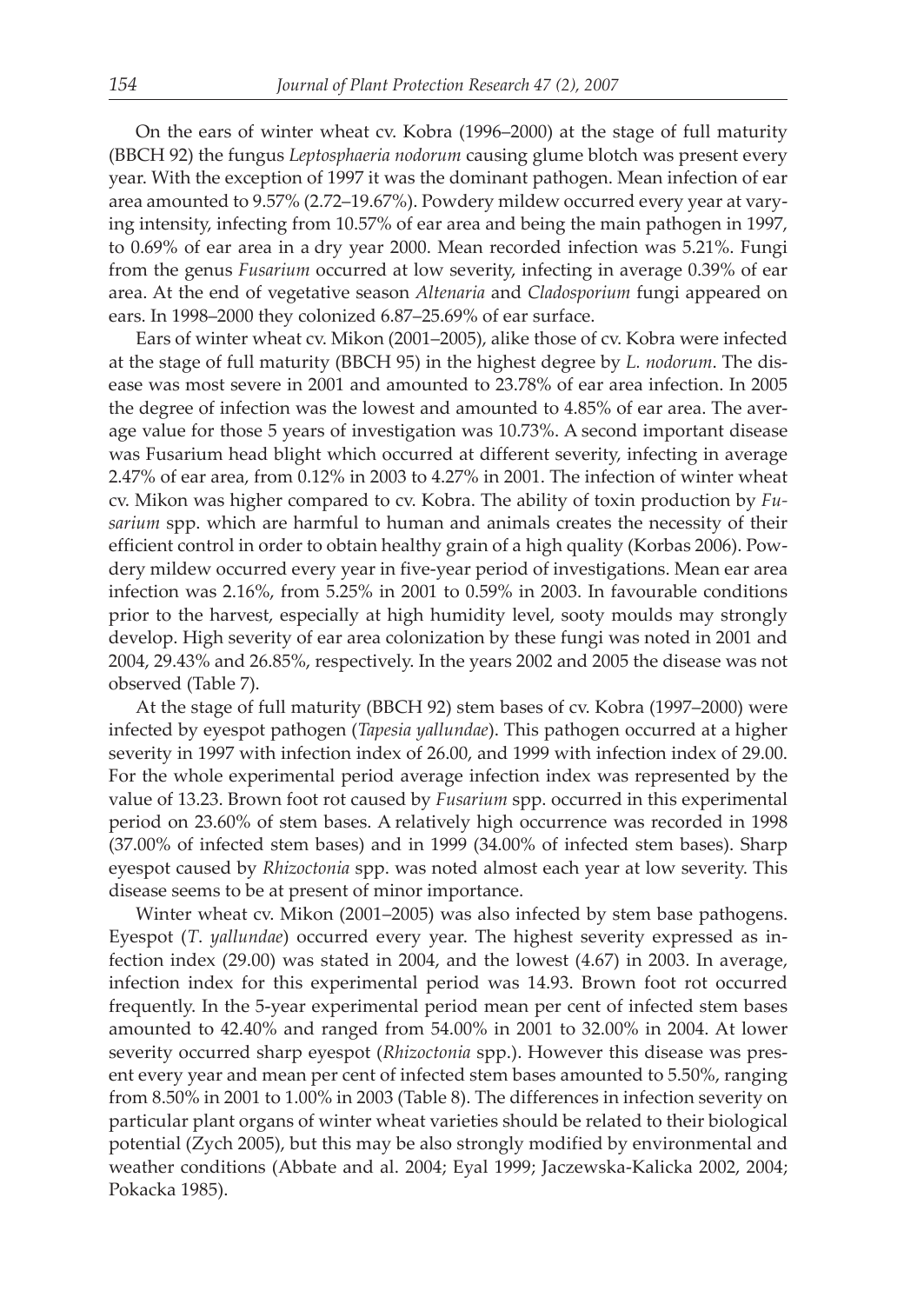|      |                                             | Mean % of infected surface of ears at BBCH 92 |                              |                                    |                                         |  |  |
|------|---------------------------------------------|-----------------------------------------------|------------------------------|------------------------------------|-----------------------------------------|--|--|
| Year | Objects                                     | Blumeria<br>graminis                          | Leptosphaeria<br>nodorum     | Fusarium<br>spp.                   | Alternaria spp.<br>Cladosporium<br>spp. |  |  |
| 1996 | F<br>K<br>LSD(0.05)                         | $0.38$ ab<br>2.48c<br>0.18                    | 1.81. ab<br>7.78 с<br>0.42   | 0.07a<br>0.21 <sub>b</sub><br>0.08 | 0.00<br>0.00                            |  |  |
| 1997 | F<br>K<br>LSD(0.05)                         | $1.02$ ab<br>10.56 с<br>0.24                  | $0.36$ abc<br>7.79 d<br>0.27 | 0.00<br>0.00                       | 0.00<br>0.00                            |  |  |
| 1998 | F                                           | 0.24a                                         | $0.29$ ab                    | $0.40$ ab                          | $6.86$ abc                              |  |  |
|      | K                                           | 8.70 b                                        | 9.90 с                       | 0.74c                              | 8.50 с                                  |  |  |
|      | LSD(0.05)                                   | 0.61                                          | 0.35                         | 0.15                               | 1.56                                    |  |  |
| 1999 | $\overline{F}$                              | $0.55$ abd                                    | $2.10$ ab                    | 0.09a                              | $1.15$ abc                              |  |  |
|      | K                                           | 3.62d                                         | 19.69 с                      | 0.49 <sub>b</sub>                  | 6.87d                                   |  |  |
|      | LSD(0.05)                                   | 0.40                                          | 1.83                         | 0.11                               | 0.51                                    |  |  |
| 2000 | $\boldsymbol{\mathrm{F}}$                   | $0.18$ ab                                     | 0.34a                        | $0.07$ ab                          | 7.57 abc                                |  |  |
|      | K                                           | 0.69c                                         | 2.72 <sub>b</sub>            | 0.53c                              | 25.69 d                                 |  |  |
|      | LSD(0.05)                                   | 0.15                                          | 0.37                         | 0.09                               | 3.62                                    |  |  |
| 2001 | F                                           | $1.20$ ab                                     | 4.74 ab                      | $1.37$ a-d                         | $20.47$ a-e                             |  |  |
|      | K                                           | 5.25c                                         | 23.78 с                      | 4.27 e                             | 29.43 cd                                |  |  |
|      | LSD(0.05)                                   | 0.54                                          | 1.24                         | 0.38                               | 2.45                                    |  |  |
| 2002 | F<br>K<br>LSD(0.05)                         | $0.07$ ab<br>1.61c<br>0.07                    | $1.04$ a-d<br>7.34 e<br>0.32 | $1.91$ a-d<br>3.45 e<br>0.48       | 0.00<br>0.00                            |  |  |
| 2003 | F                                           | 0.07a                                         | $0.82$ ab                    | 0.01a                              | $0.82$ abc                              |  |  |
|      | K                                           | 0.59 <sub>b</sub>                             | 4.87 с                       | 0.12 <sub>b</sub>                  | 3.24 d                                  |  |  |
|      | LSD(0.05)                                   | 0.15                                          | 0.39                         | 0.05                               | 0.54                                    |  |  |
| 2004 | F                                           | $0.24$ abc                                    | 1.18 ab                      | $0.11$ abc                         | $11.77$ a-d                             |  |  |
|      | K                                           | 2.05d                                         | 12.84 с                      | 1.42d                              | 26.85 e                                 |  |  |
|      | LSD(0.05)                                   | 0.09                                          | 0.28                         | 0.10                               | 1.10                                    |  |  |
| 2005 | $\boldsymbol{\mathrm{F}}$<br>K<br>LSD(0.05) | 0.12a<br>1.34 b<br>0.12                       | $0.59$ ab<br>4.85 с<br>0.22  | $0.90$ ab<br>3.13c<br>0.47         | 0.00<br>0.00                            |  |  |

Table 7. Fungal diseases occurring on winter wheat ears of cv. Kobra in 1996–2000 and Mikon in 2001–2005

F – fungicides, K – untreated, BBCH – 92 – fully ripe stage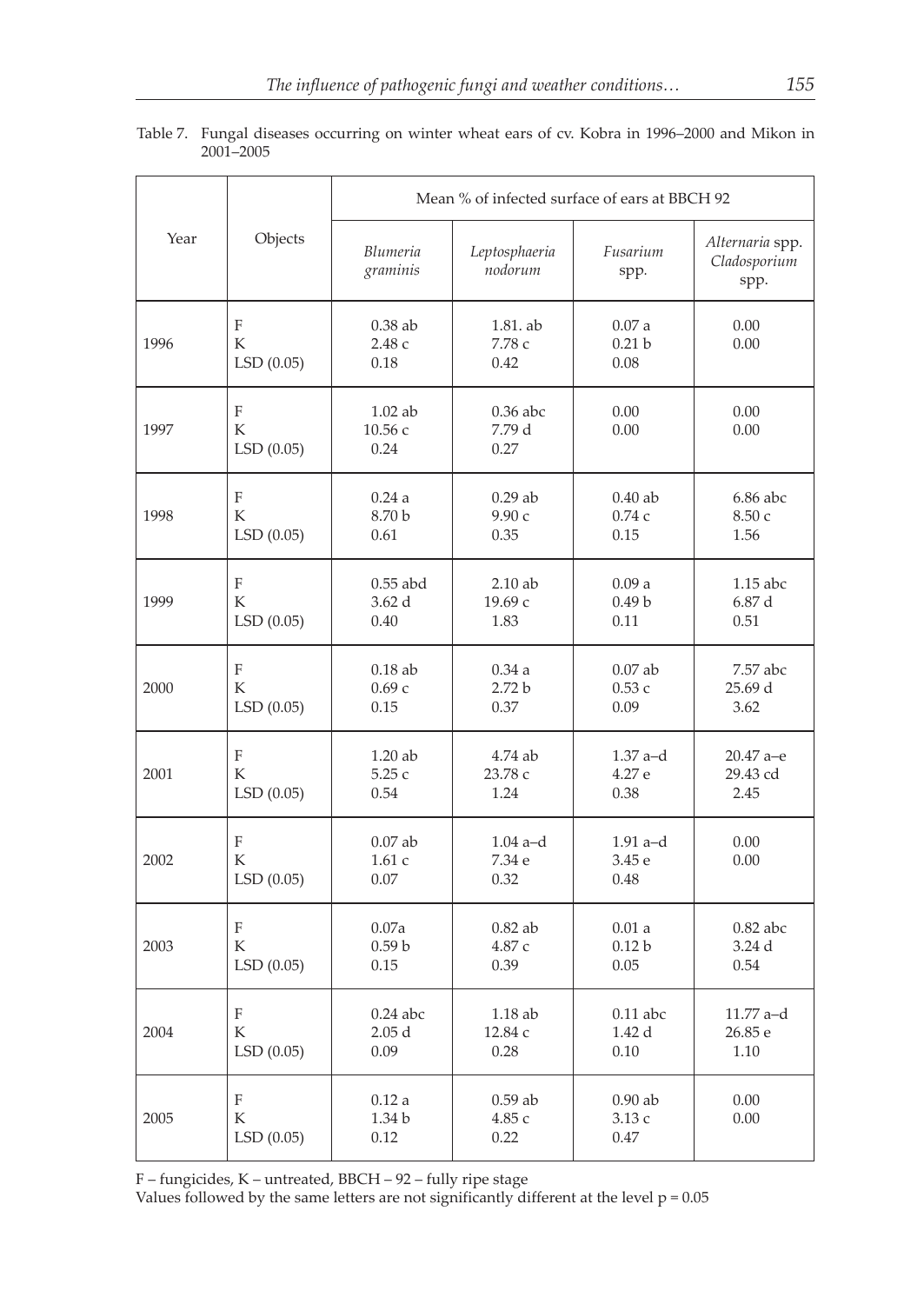| Year |                     | Tapesia                                | Mean % of infected stem bases at BBCH 92 |                        |  |
|------|---------------------|----------------------------------------|------------------------------------------|------------------------|--|
|      | Objects             | yallundae<br>index                     | Fusarium spp.                            | Rhizoctonia spp.       |  |
| 1996 | F<br>K<br>LSD(0.05) | $0.53$ ab<br>3.00 <sub>b</sub><br>1.96 | 8.80. a<br>20.00a<br>14.93               | 0.00<br>0.00           |  |
| 1997 | F<br>K<br>LSD(0.05) | 2.73a<br>26.00 b<br>5.01               | 0.00<br>0.00                             | 2.10a<br>2.60a<br>4.21 |  |
| 1998 | F<br>K<br>LSD(0.05) | $0.78$ ab<br>4.83 с<br>1.33            | 20.00a<br>37.00 a<br>21.15               | 0.00<br>0.00           |  |
| 1999 | F                   | 1.66a                                  | 30.00a                                   | 4.40a                  |  |
|      | K                   | 29.00 b                                | 34.00 a                                  | 3.00a                  |  |
|      | LSD(0.05)           | 8.40                                   | 24.37                                    | 5.98                   |  |
| 2000 | F                   | 1.20 ab                                | 19.00 a                                  | 2.00a                  |  |
|      | K                   | 3.33 b                                 | 27.00 a                                  | 2.20a                  |  |
|      | LSD(0.05)           | 1.44                                   | 16.92                                    | 3.52                   |  |
| 2001 | F                   | 5.33a                                  | 21.60 abc                                | 2.30 ab                |  |
|      | K                   | 6.33a                                  | 54.00 d                                  | 8.50 b                 |  |
|      | LSD(0.05)           | 8.53                                   | 9.68                                     | 5.12                   |  |
| 2002 | F                   | 5.00a                                  | 25.00 abc                                | $2.00$ ab              |  |
|      | К                   | 18.00 b                                | 36.00 d                                  | 8.00 b                 |  |
|      | LSD(0.05)           | 5.96                                   | 6.05                                     | 4.49                   |  |
| 2003 | F                   | 0.40a                                  | 24.00a                                   | 0.20a                  |  |
|      | K                   | 4.67 b                                 | 42.00 b                                  | 1.00a                  |  |
|      | LSD(0.05)           | 1.56                                   | 12.47                                    | 1.80                   |  |
| 2004 | F                   | 2.60a                                  | 12.20a                                   | 3.20 ab                |  |
|      | K                   | 29.00 b                                | 32.00 b                                  | 5.00 <sub>b</sub>      |  |
|      | LSD(0.05)           | 7.18                                   | 13.64                                    | 3.22                   |  |
| 2005 | F                   | 2.85a                                  | 17.80 a                                  | $1.60$ ab              |  |
|      | K                   | 16.67 b                                | 48.00 b                                  | 5.00 <sub>b</sub>      |  |
|      | LSD (0.05)          | 8.37                                   | 11.09                                    | 3.77                   |  |

Table 8. Fungal diseases occurring on winter wheat stem bases of cv. Kobra in 1996–2000 and Mikon in 2001–2005

F – fungicides, K – untreated, BBCH – 92 – fully ripe stage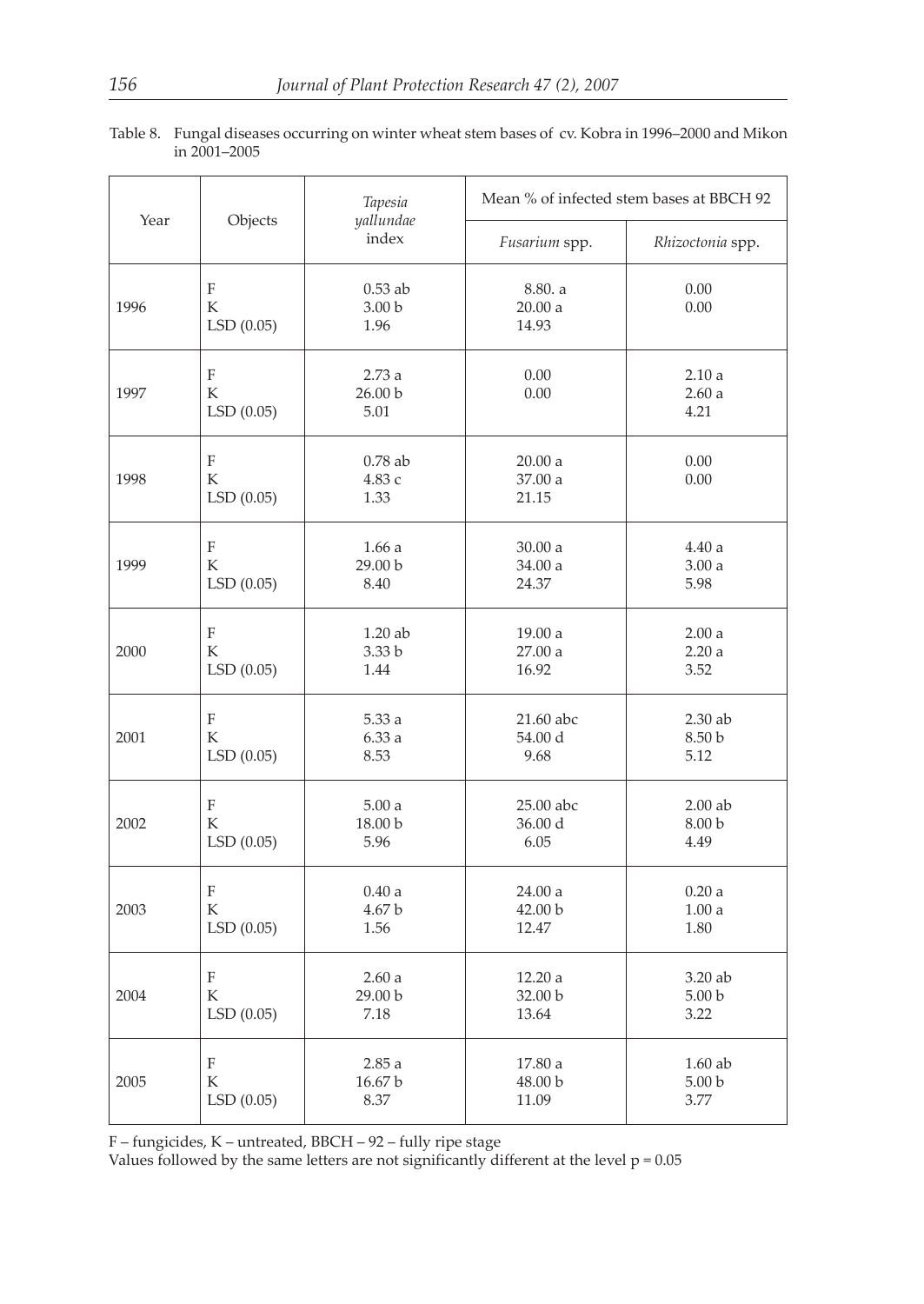Complex action of numerous factors influenced the amount of grain yield of winter wheat and its quality as defined by 1000 grain mass. In this study a special attention was paid to weather conditions and intensity of occurrence of fungal diseases in the whole vegetative period of the years 1996–2005. Investigated winter wheat varieties were cultivated every year in similar agrotechnical and soil conditions. Weather conditions and severity of diseases were variable. Both factors are closely related, but each pathogen has definite requirements. In dependence on weather conditions the development of diseases is more or less dynamic.

The influence of weather conditions was most evident in case of eyespot. In periods of relatively severe winters in the seasons 1995/1996 and 2002/2003 characterized by atmospheric precipitation difficiency the lowest levels of infection was recorded. While mild weather conditions in the winter with sufficient atmospheric precipitation favoured the development of eyespot. In the years with greater amount of rainfall from April to July (1996–1999, 2001, 2004) a higher severity of *Blumeria graminis* on leaves and ears, as well as more intense development of *L. nodorum* on ears was recorded. Also the occurrence of sooty moulds (*Alternaria* spp., *Cladosporium* spp.) before harvest was related to greater amount of rainfall (2000, 2001 and 2004). Pathogenic species of *Fusarium* (*F. culmorum, F. avenaceum* or *F. graminearum*) had in most years favourable conditions for their development. In case of stem base infection high severity of eyespot was a limiting factor for wheat productivity (1997, 1999, 2004).

The amount of obtained grain yield and mass of 1000 grain (TGM) of cv. Kobra (1996–2000) was differentiated in successive years. The highest yield from untreated control plots (54.70 dt/ha) was obtained in 1998, and the lowest (40.80 dt/ha) in 2000, when summer drought occurred. On average, grain yield from untreated plots in the period of 5 years was 49.23 dt/ha and on protected with fungicides plots it was higher by 14.89%, and amounted to 56.56 dt/ha. Mass of 1 000 grains (TGM) which is one of qualitative parameters for winter wheat was the highest in 1996 (50.57 g and 52.04 g on unprotected and protected plots), and the lowest in 1999 (35.65 g and 39.06 g) respectively. This was the year with rainfall excess and high severity of Septoria glume blotch and eyespot. The average TGM for the whole experimental period of 5 years was for untreated plots 42.87 g and for treated plots higher by 4.59% and amounted to 44.87 g (Table 9).

Winter wheat cv. Mikon was cultivated in 2001–2005. This was the period of more stabilized weather conditions,especially in the aspect of rainfall. The highest grain yield was obtained in 2003 (57.27 dt/ha). This year was less favourable for the development of some fungal diseases, and especially for brown rust and eyespot. The lowest grain yield (28.85 dt/ha) was obtained on untreated plots in 2001, when a very high severity of brown rust, Septoria glume blotch and brown foot rot was recorded. Average grain yield for untreated plots in that experimental period amounted to 45.54 dt/ha, and for protected plots it was higher by 30% and amounted to 58.28 dt/ha. The differences recorded each year for unprotected and protected plots were always statistically significant. Mass of 1 000 grains was the lowest in 2001 and 2002 and amounted to 34.43 g and 34.18 g, respectively. These were the years of the highest severity of brown rust (44.79% and 37.13% of infected leaf area, respectively). The highest TGM was obtained in 2003 (47.12 g). The average values for that experimental period for unprotected and protected plots amounted to 40.33 g and 44.66 g (the increase by 10.73%), respectively (Table 9).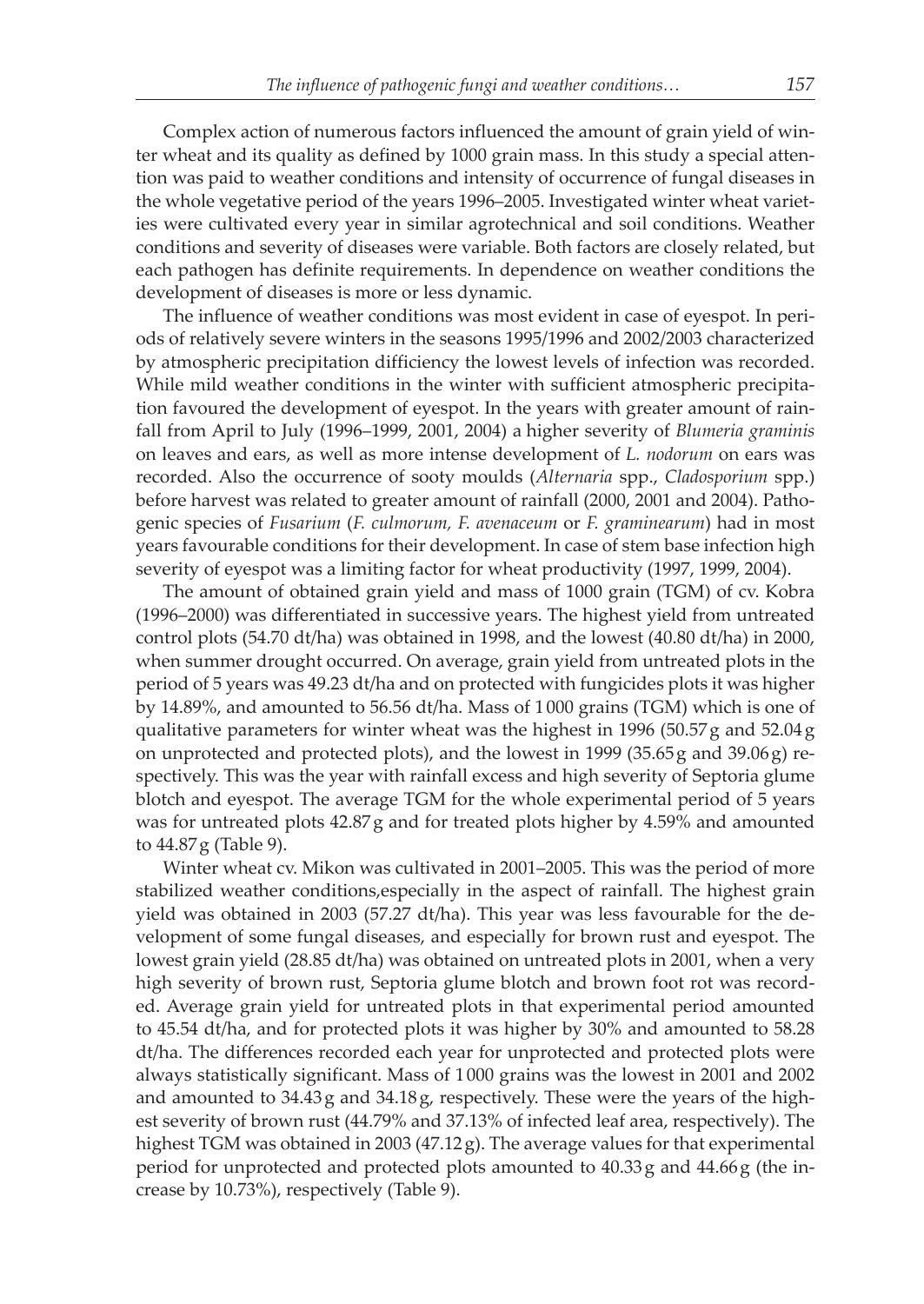| Table 9. Influence of fungal diseases on grain yield and 1000 grain mass (TGM) of winter wheat |
|------------------------------------------------------------------------------------------------|
| cv. Kobra in 1996–2000 and Mikon in 2001–2005                                                  |

|      |                     |                                | Yield                    | <b>TGM</b>                     |                  |  |
|------|---------------------|--------------------------------|--------------------------|--------------------------------|------------------|--|
| Year | Objects             | [dt/ha]                        | Increase of<br>yield [%] | [g]                            | $[\%]$           |  |
| 1996 | F<br>К<br>LSD(0.05) | 53.16 abc<br>47.48 d<br>1.30   | 111.96<br>100.00         | 52.04 abc<br>50.57 c<br>1.06   | 102.70<br>100.00 |  |
| 1997 | F<br>K<br>LSD(0.05) | 57.17 abc<br>50.31 d<br>0.69   | 113.,63<br>100.00        | $42.08$ a-d<br>41.02 d<br>0.61 | 102.58<br>100.00 |  |
| 1998 | F<br>K<br>LSD(0.05) | $64.35$ a-d<br>54.70 e<br>1.25 | 117.64<br>100.00         | 47.96 a<br>44.91 b<br>1.53     | 106.80<br>100.00 |  |
| 1999 | F<br>K<br>LSD(0.05) | 64.37 a-d<br>52.90 e<br>0.68   | 121.68<br>100.00         | 39.06 abc<br>35.65 d<br>0.89   | 109.56<br>100.00 |  |
| 2000 | F<br>K<br>LSD(0.05) | 43.79 a-d<br>40.80 d<br>1.14   | 107.34<br>100.00         | 43.08 abc<br>42.23 с<br>0.97   | 102.00<br>100.00 |  |
| 2001 | F<br>K<br>LSD(0.05) | 44.18 a-d<br>28.85 e<br>0.58   | 153.15<br>100.00         | 42.04 abc<br>34.43 d<br>0.66   | 122.12<br>100.00 |  |
| 2002 | F<br>K<br>LSD(0.05) | 61.43 abc<br>47.95 d<br>1.20   | 128.11<br>100.00         | 39.27 abc<br>34.18 d<br>1.09   | 114.89<br>100.00 |  |
| 2003 | F<br>K<br>LSD(0.05) | 66.37 abc<br>57.27 d<br>1.02   | 115.89<br>100.00         | $50.36$ a-d<br>47.12 e<br>0.70 | 106.87<br>100.00 |  |
| 2004 | F<br>K<br>LSD(0.05) | 60.53 abc<br>47.95 d<br>1.39   | 126.40<br>100.00         | 48.01 abc<br>43.12 d<br>0.67   | 111.35<br>100.00 |  |
| 2005 | F<br>K<br>LSD(0.05) | 58.93 ab<br>45.70 с<br>1.19    | 128.96<br>100.00         | 43.64 abc<br>42.80 с<br>0.81   | 101.96<br>100.00 |  |

F – fungicides, K – untreated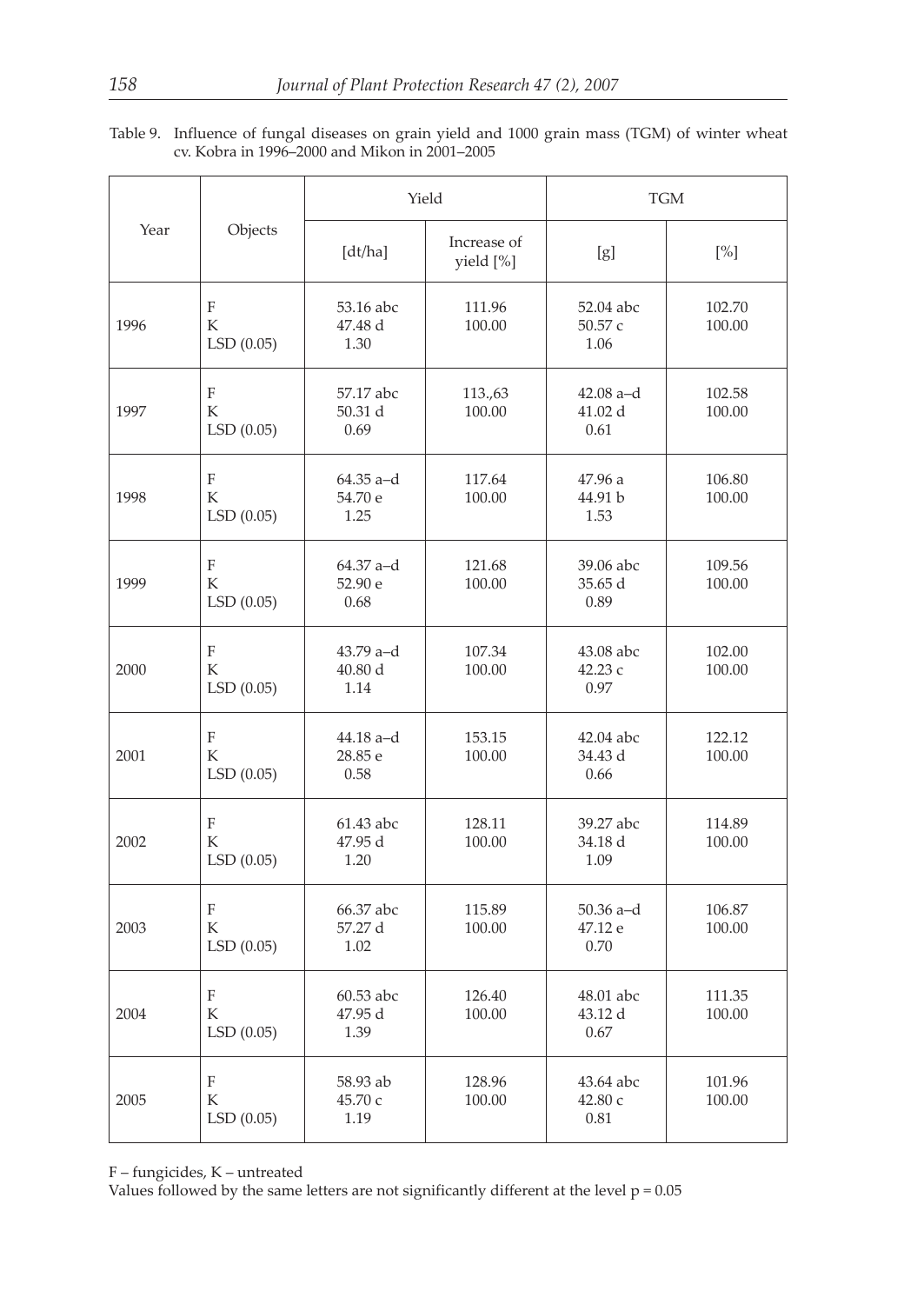#### **CONCLUSIONS**

On the basis of performed experiments the following conclusions may be drawn. In climatic conditions of Central Poland, Mazowieckie voivodeship, eyespot (*Tapesia yallundae*) is a disease of a primary importance which can considerably lower grain yield of winter wheat, especially after mild winters. Other stem base diseases were in the experimental period of 10 years of less importance, however it should be noted that brown foot rot (*Fusarium* spp.) may create a greater danger in the future as its occurrence was most frequent in the later years of investigations. Of leaf diseases brown rust (*Puccinia recondita*) proved to be the most dangerous disease as in some years (2001, 2002) its severity was high and resulted in significant decrease of grain yield. The analysis of the influence of weather conditions on its occurrence showed this fungus may develop well in differentiated weather. Thus the availability of inoculum may be of essential importance. Of ear diseases, intensity of head blight caused by *Fusarium* spp. was not high in the experimental period, however obtained results showed that the infection was higher in dry seasons. Chemical control of this disease should be recommended in conditions favouring its development because of the ability of toxin production by these fungi. Glume blotch (*Leptosphaeria nodorum*) occurred at higher severity only in some seasons characterized by higher amount of rainfall. Thus future prospects for importance of ear diseases will depend on weather conditions which are hardly predictable on a long-term scale.

#### **REFERENCES**

- Abbate P.E., Dardanelli J.L., Canterero M.G., Maturano M., Melchiori R.J.M., Suero E.E. 2004. Climatic and water availability effects on water – use efficiency in wheat. Crop Sci. 44: 474–483.
- Eyal Z. 1999. The *Septoria tritici* and *Stagonospora nodorum* bloth diseases of wheat. European J. Plant Path. 105: 629– 641.
- Gąsiorowski H. 2004. Pszenica Chemia i Technologia. PWRiL Poznań, 600 pp.
- Jaczewska-Kalicka A. 2002. Grzyby patogeniczne dominujące w uprawie pszenicy ozimej w latach 1999–2001. Acta Agrobot. 55, 1: 89–96.
- Jaczewska-Kalicka A. 2004. Grain yield of winter wheat and its quality in relation to fungal disease development and climatic conditions in 2000–2003. J. Plant Protection Res. 44: 131–139.
- Jaczewska-Kalicka A. 2005. Wpływ czynników środowiskowych na rozwój grzybów patogenicznych w uprawie pszenicy ozimej (*Triticum aestivum var. vulgare* L.). Rocz. AR Pozn. CCC LXXIV, Roln. 64: 23–33.
- Korbas M. 2006. Do silosów powinno trafić ziarno zdrowe. Ochrona Roślin nr 12: 14–15.
- Podolska G., Hołubowicz-Kliza G. 2005. Uprawa Pszenicy Ozimej na Cele Młynarskie. Instrukcja upowszechnieniowa Nr 106 IUNG PIB, 95 pp.
- Pokacka Z. 1985. Badania nad plamistościami liści pszenicy ze szczególnym uwzględnieniem roli *Septoria nodorum* Berk. Prace Nauk. Inst. Ochr. Roślin 27 (2): 5–33.
- Scott P. R., Hollins T.W. 1974. Effects of eyespot on the yield of winter wheat. Ann. App. Biol. 78: 269–279.
- Zych J. 2005. Odmiany pszenicy ozimej trudny wybór. Świat Zbóż. Biul. Inf. Kraj. Fed. Prod. Zbóż 1: 23–25.